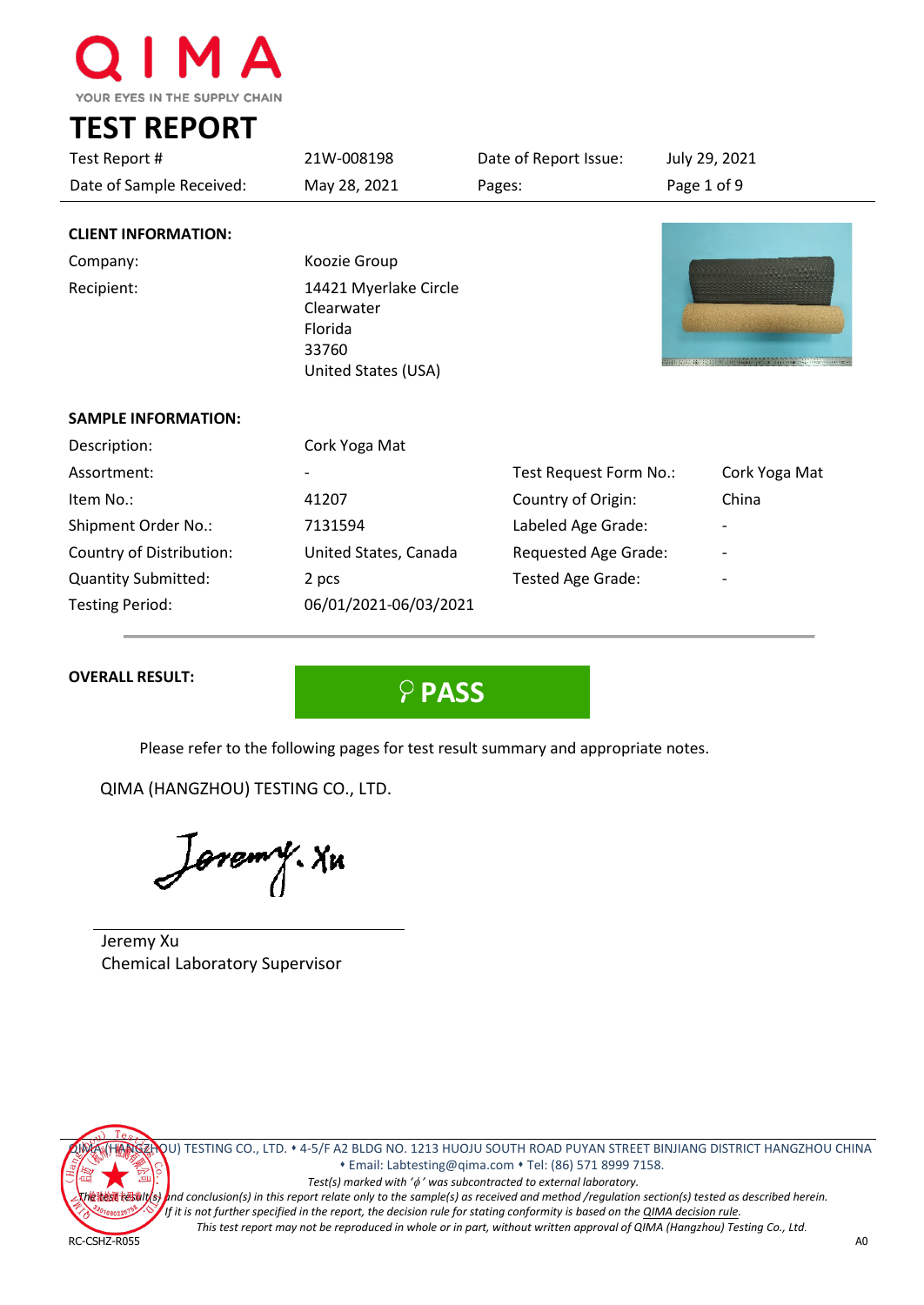# **TEST RESULTS SUMMARY:**

At the request of the client, the following tests were conducted:

| <b>CONCLUSION</b> | <b>TEST(S) CONDUCTED</b>                                                                                                                                           |  |  |  |
|-------------------|--------------------------------------------------------------------------------------------------------------------------------------------------------------------|--|--|--|
| <b>PASS</b>       | California Proposition 65, Total Lead in Substrate Materials                                                                                                       |  |  |  |
| <b>PASS</b>       | Canadian Consumer Products Containing Lead Regulations (SOR/2018-83), Total Lead<br>Content                                                                        |  |  |  |
| <b>PASS</b>       | CPSC 16 CFR 1307 Prohibition of Children's Toys and Child Care Articles Containing<br>Specified Phthalates (DBP, BBP, DEHP, DINP, DHEXP / DnHP, DCHP, DIBP, DPENP) |  |  |  |
| <b>PASS</b>       | California Proposition 65, Phthalates (DBP, BBP, DEHP, DINP, DIDP, DnHP)                                                                                           |  |  |  |
| <b>PASS</b>       | Client's Requirement, Phthalates - Mouthable (DBP, BBP, DEHP, DnOP, DINP, DIDP)                                                                                    |  |  |  |
| <b>PASS</b>       | Canadian Phthalates Regulations SOR/2016-188, Phthalates (DBP, BBP, DEHP, DnOP,<br>DINP, DIDP) in Mouthable Vinyl Materials                                        |  |  |  |



QIMA (HANGZHOU) TESTING CO., LTD. 4-5/F A2 BLDG NO. 1213 HUOJU SOUTH ROAD PUYAN STREET BINJIANG DISTRICT HANGZHOU CHINA Email[: Labtesting@qima.com](mailto:Labtesting@qima.com) Tel: (86) 571 8999 7158.  *Test(s) marked with '*φ *' was subcontracted to external laboratory.*

**Litest result(s) a**nd conclusion(s) in this report relate only to the sample(s) as received and method /regulation section(s) tested as described herein. *If it is not further specified in the report, the decision rule for stating conformity is based on the [QIMA decision rule.](https://s3.qima.com/files/CRD_QIMA%20Decision%20Rule-V1.pdf?_ga=2.1664817.108575118.1565087606-1285160517.1565087606) This test report may not be reproduced in whole or in part, without written approval of QIMA (Hangzhou) Testing Co., Ltd.*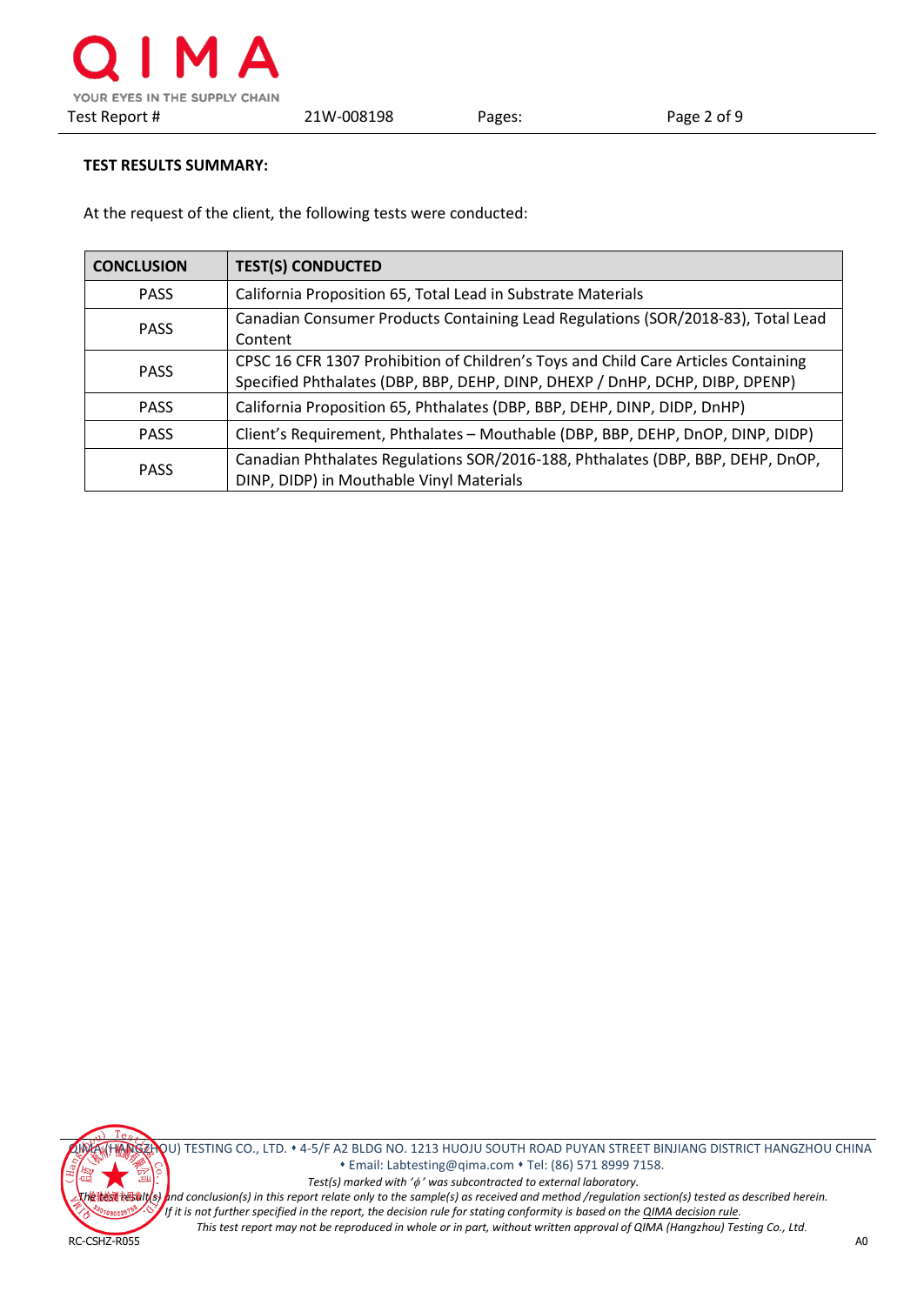

#### **California Proposition 65, Total Lead in Substrate Materials**

| Test Method:       | CPSC-CH-E1001-08.3 (Metal), CPSC-CH-E1002-08.3 (Non-Metal) |
|--------------------|------------------------------------------------------------|
| Analytical Method: | Inductively Coupled Plasma-Optical Emission Spectrometry   |

| Specimen No.      |                   |                   | $---$             | $---$             | $---$             | Limit   |
|-------------------|-------------------|-------------------|-------------------|-------------------|-------------------|---------|
| Test Item         | Result<br>(mg/kg) | Result<br>(mg/kg) | Result<br>(mg/kg) | Result<br>(mg/kg) | Result<br>(mg/kg) | (mg/kg) |
| Total Lead (Pb)   | <b>ND</b>         | ND                | $---$             | $---$             | $---$             | 100     |
| <b>Conclusion</b> | <b>PASS</b>       | <b>PASS</b>       | $---$             | $---$             | $---$             |         |

*Note:* mg/kg =Milligrams per kilogram LT = Less than ND = Not detected (Reporting Limit =15 mg/kg)

*Remark:*

The specification is quoted from client's requirement.

# **SPECIMEN DESCRIPTION:**

| Specimen No. | Specimen Description | Location                           |  |
|--------------|----------------------|------------------------------------|--|
|              | Natural cork         | Natural Cork Mat Surface           |  |
|              | Black foam           | <b>Black TPE Rubber Mat Bottom</b> |  |



QIMA (HANGZHOU) TESTING CO., LTD. 4-5/F A2 BLDG NO. 1213 HUOJU SOUTH ROAD PUYAN STREET BINJIANG DISTRICT HANGZHOU CHINA Email[: Labtesting@qima.com](mailto:Labtesting@qima.com) Tel: (86) 571 8999 7158.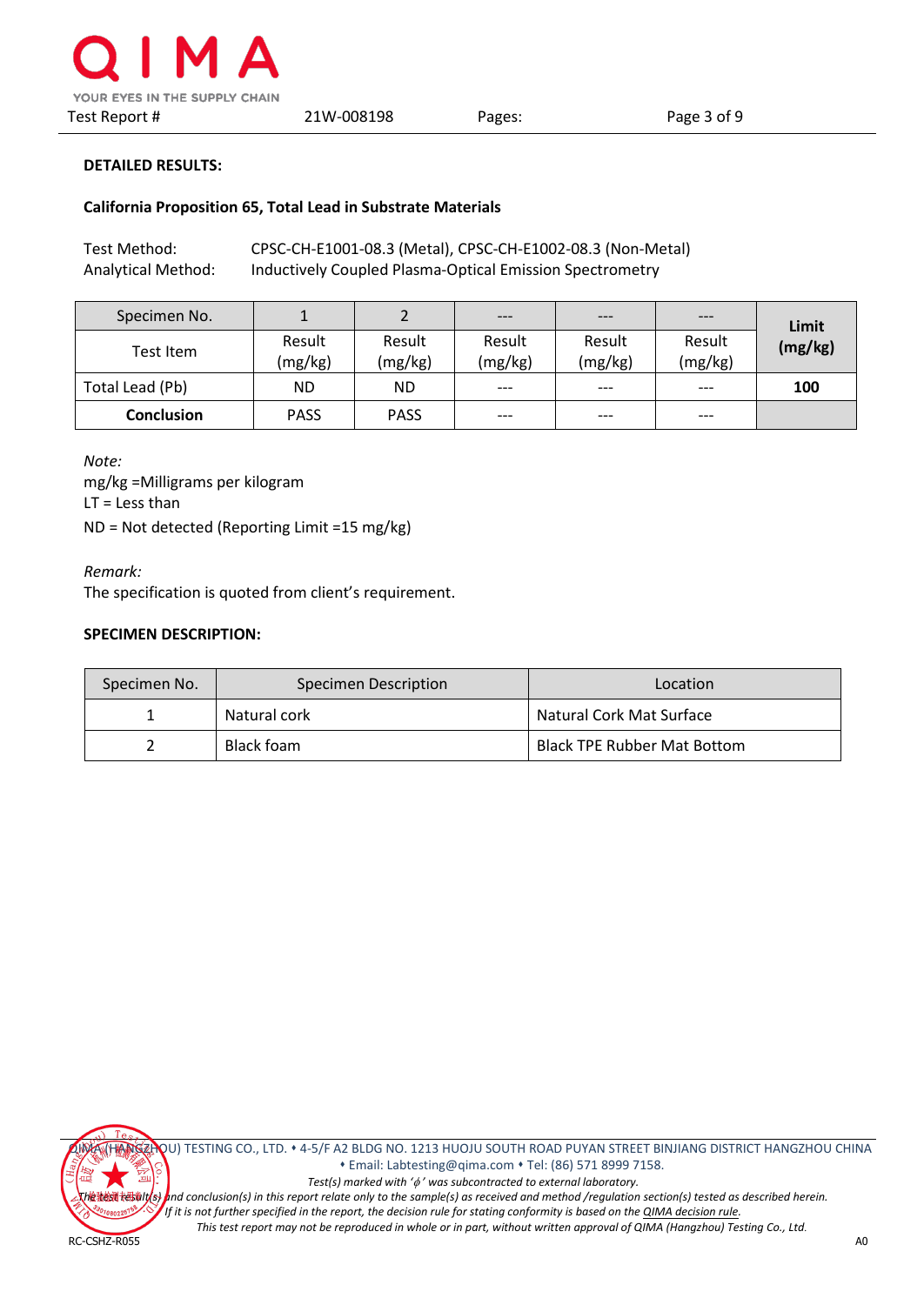

### **Canadian Consumer Products Containing Lead Regulations (SOR/2018-83), Total Lead Content**

Test Method: ASTM F963-17 Clause 8.3.1 Analytical Method: Inductively Coupled Plasma-Optical Emission Spectrometry

| Specimen No.      |                   |                   | $---$             | $---$             | ---               | Limit   |
|-------------------|-------------------|-------------------|-------------------|-------------------|-------------------|---------|
| Test Item         | Result<br>(mg/kg) | Result<br>(mg/kg) | Result<br>(mg/kg) | Result<br>(mg/kg) | Result<br>(mg/kg) | (mg/kg) |
| Total Lead (Pb)   | <b>ND</b>         | ND                | $---$             | $---$             | $---$             | 90      |
| <b>Conclusion</b> | <b>PASS</b>       | <b>PASS</b>       | $---$             | $---$             | $---$             |         |

*Note:* mg/kg=Milligrams per kilogram)  $LT =$  Less than ND = Not detected (Reporting Limit = 15 mg/kg)

### **SPECIMEN DESCRIPTION:**

| Specimen No. | Specimen Description | Location                           |
|--------------|----------------------|------------------------------------|
|              | Natural cork         | Natural Cork Mat Surface           |
|              | Black foam           | <b>Black TPE Rubber Mat Bottom</b> |

QIMA (HANGZHOU) TESTING CO., LTD. 4-5/F A2 BLDG NO. 1213 HUOJU SOUTH ROAD PUYAN STREET BINJIANG DISTRICT HANGZHOU CHINA Email[: Labtesting@qima.com](mailto:Labtesting@qima.com) Tel: (86) 571 8999 7158.  *Test(s) marked with '*φ *' was subcontracted to external laboratory.*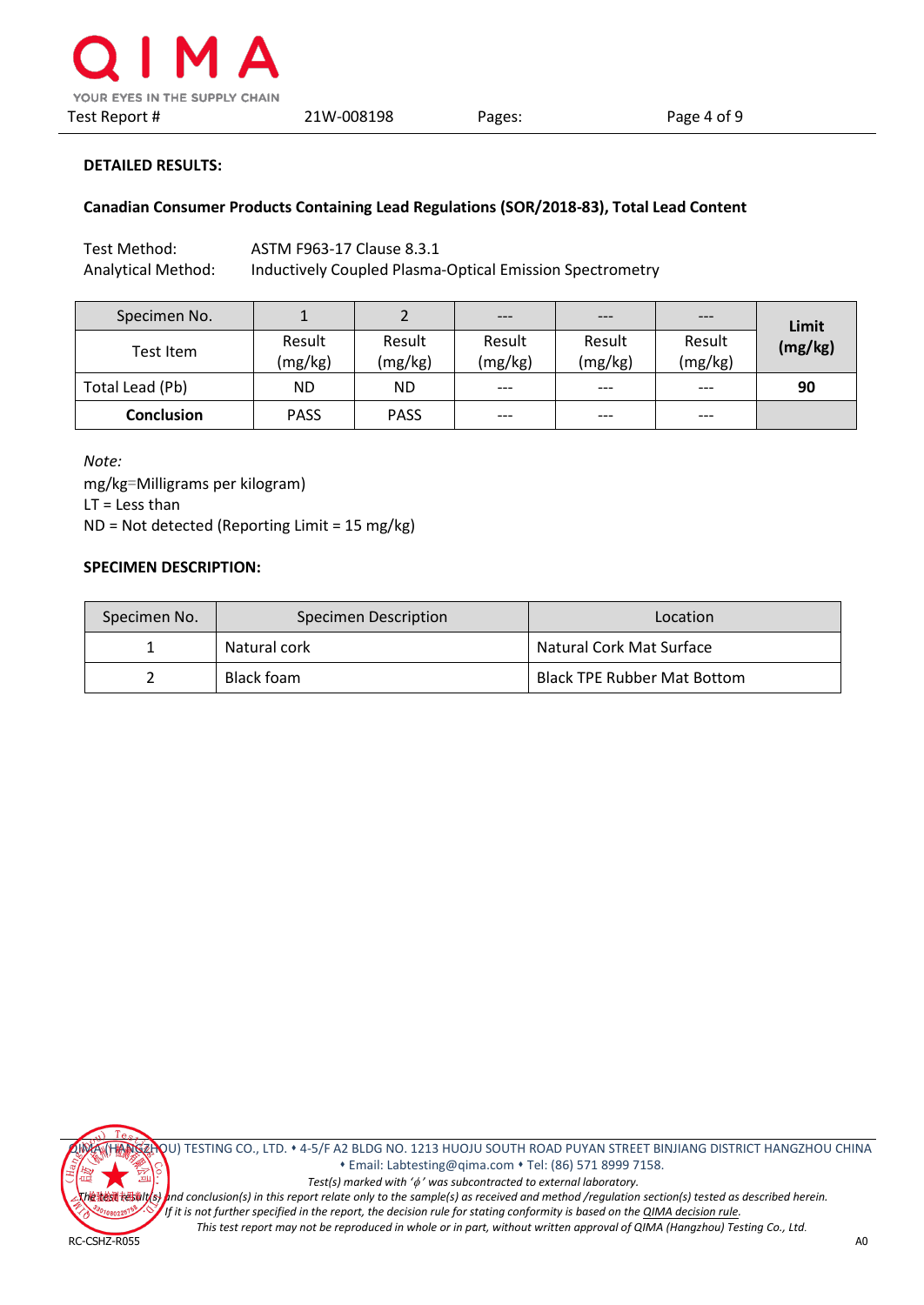

# **CPSC 16 CFR 1307 Prohibition of Children's Toys and Child Care Articles Containing Specified Phthalates (DBP, BBP, DEHP, DINP, DHEXP / DnHP, DCHP, DIBP, DPENP)**

Test Method: CPSC-CH-C1001-09.4 Analytical Method: Gas Chromatography with Mass Spectrometry

| Specimen No.                           |                          | $\mathbf{1}$      | $\overline{2}$    |                   |                   | Limit   |
|----------------------------------------|--------------------------|-------------------|-------------------|-------------------|-------------------|---------|
| Test Item                              | CAS No.                  | Result<br>(mg/kg) | Result<br>(mg/kg) | Result<br>(mg/kg) | Result<br>(mg/kg) | (mg/kg) |
| Dibutyl phthalate<br>(DBP)             | 84-74-2                  | ND.               | <b>ND</b>         |                   |                   | 1000    |
| Benzyl butyl phthalate<br>(BBP)        | 85-68-7                  | ND.               | <b>ND</b>         | ---               |                   | 1000    |
| Di-(2-ethylhexyl)<br>phthalate (DEHP)  | 117-81-7                 | ND.               | <b>ND</b>         | ---               |                   | 1000    |
| Diisononyl phthalate<br>(DINP)         | 28553-12-0<br>68515-48-0 | ND.               | <b>ND</b>         | ---               |                   | 1000    |
| Di-n-hexyl phthalate<br>(DHEXP / DnHP) | $84 - 75 - 3$            | ND.               | <b>ND</b>         |                   |                   | 1000    |
| Dicyclohexyl phthalate<br>(DCHP)       | $84 - 61 - 7$            | ND.               | <b>ND</b>         | ---               |                   | 1000    |
| Diisobutyl phthalate<br>(DIBP)         | 84-69-5                  | ND.               | <b>ND</b>         |                   |                   | 1000    |
| Di-n-pentyl phthalate<br>(DPENP)       | 131-18-0                 | ND.               | <b>ND</b>         | ---               |                   | 1000    |
| <b>Conclusion</b>                      |                          | <b>PASS</b>       | <b>PASS</b>       | ---               |                   |         |

*Note:* mg/kg = Milligrams per kilogram LT = Less than ND = Not detected (Reporting Limit = 150 mg/kg)

## **SPECIMEN DESCRIPTION:**

| Specimen No. | Specimen Description | Location                           |
|--------------|----------------------|------------------------------------|
|              | Natural cork         | Natural Cork Mat Surface           |
|              | Black foam           | <b>Black TPE Rubber Mat Bottom</b> |



QIMA (HANGZHOU) TESTING CO., LTD. 4-5/F A2 BLDG NO. 1213 HUOJU SOUTH ROAD PUYAN STREET BINJIANG DISTRICT HANGZHOU CHINA Email[: Labtesting@qima.com](mailto:Labtesting@qima.com) Tel: (86) 571 8999 7158.

 *Test(s) marked with '*φ *' was subcontracted to external laboratory.*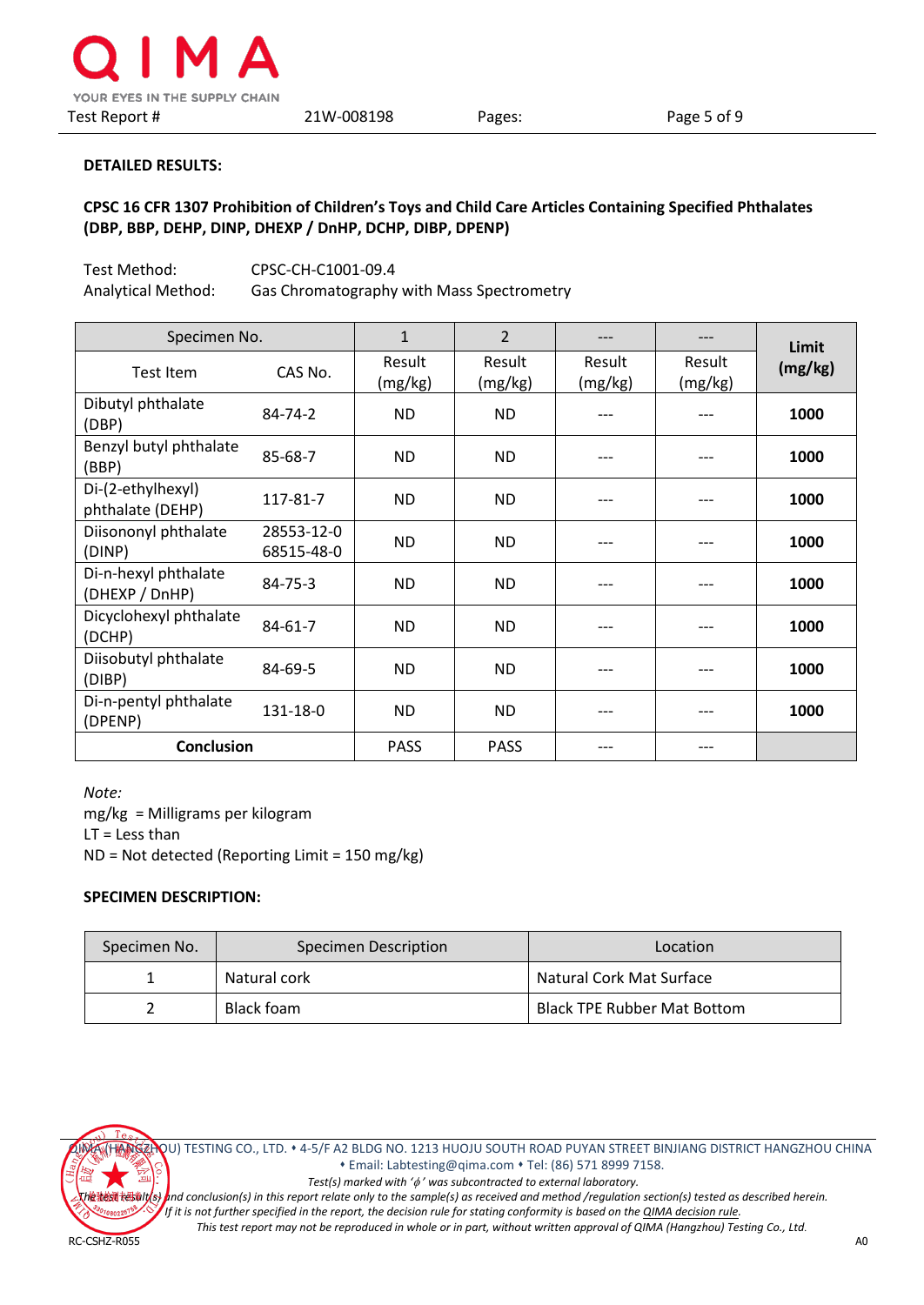

#### **California Proposition 65, Phthalates (DBP, BBP, DEHP, DINP, DIDP, DnHP)**

| Test Method:       | CPSC-CH-C1001-09.4                        |
|--------------------|-------------------------------------------|
| Analytical Method: | Gas Chromatography with Mass Spectrometry |

| Specimen No.                          |                          | $\mathbf{1}$     | $\overline{2}$   | $---$            | ---                 | Limit   |
|---------------------------------------|--------------------------|------------------|------------------|------------------|---------------------|---------|
| Test Item                             | CAS No.                  | Result<br>mg/kg) | Result<br>mg/kg) | Result<br>mg/kg) | Result<br>$mg/kg$ ) | (mg/kg) |
| Dibutyl phthalate<br>(DBP)            | 84-74-2                  | <b>ND</b>        | <b>ND</b>        |                  |                     | 1000    |
| Benzyl butyl phthalate<br>(BBP)       | 85-68-7                  | <b>ND</b>        | <b>ND</b>        |                  |                     | 1000    |
| Di-(2-ethylhexyl)<br>phthalate (DEHP) | 117-81-7                 | ND.              | <b>ND</b>        | ---              |                     | 1000    |
| Diisononyl phthalate<br>(DINP)        | 28553-12-0<br>68515-48-0 | ND.              | ND.              | ---              |                     | 1000    |
| Diisodecyl phthalate<br>(DIDP)        | 26761-40-0<br>68515-49-1 | ND.              | ND.              | $---$            |                     | 1000    |
| Di-n-hexyl phthalate<br>(DnHP)        | $84 - 75 - 3$            | <b>ND</b>        | <b>ND</b>        | ---              | ---                 | 1000    |
| <b>Conclusion</b>                     |                          | <b>PASS</b>      | <b>PASS</b>      | ---              | ---                 |         |

*Note:*

mg/kg (Milligrams per kilogram) = 0.0001 % m/m (Percent by mass)

 $LT =$  Less than

ND = Not detected (Reporting Limit = 150 mg/kg)

#### *Remark:*

The specification is quoted from client's requirement.

### **SPECIMEN DESCRIPTION:**

| Specimen No. | Specimen Description | Location                    |  |
|--------------|----------------------|-----------------------------|--|
|              | Natural cork         | Natural Cork Mat Surface    |  |
|              | Black foam           | Black TPE Rubber Mat Bottom |  |



QIMA (HANGZHOU) TESTING CO., LTD. 4-5/F A2 BLDG NO. 1213 HUOJU SOUTH ROAD PUYAN STREET BINJIANG DISTRICT HANGZHOU CHINA Email[: Labtesting@qima.com](mailto:Labtesting@qima.com) Tel: (86) 571 8999 7158.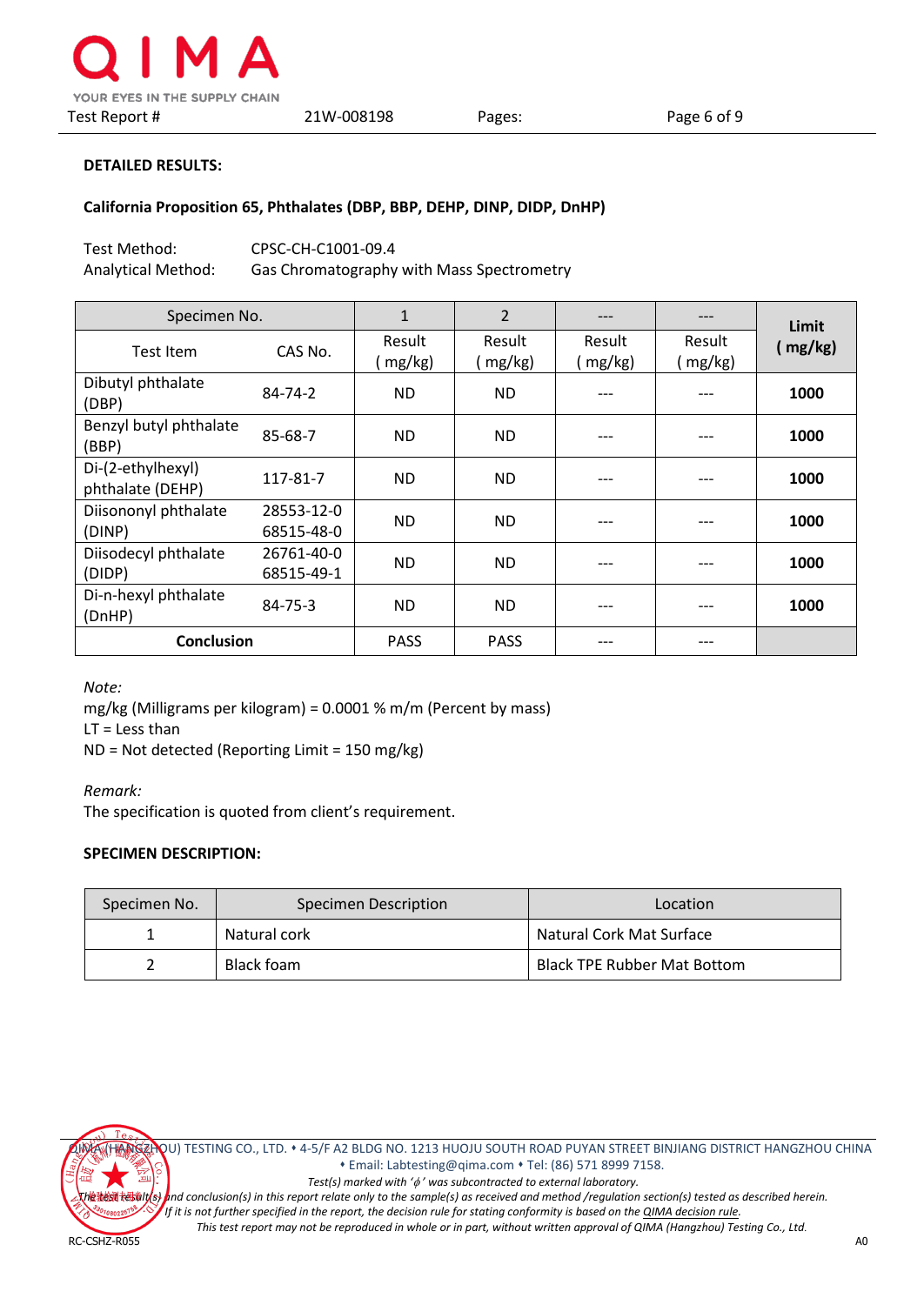

#### **Client's Requirement, Phthalates – Mouthable (DBP, BBP, DEHP, DnOP, DINP, DIDP)**

Test Method: CPSC-CH-C1001-09.4 Analytical Method: Gas Chromatography with Mass Spectrometry

| Specimen No.                          |                          | 1                 | $\overline{2}$    | $---$             | ---               | Limit   |
|---------------------------------------|--------------------------|-------------------|-------------------|-------------------|-------------------|---------|
| Test Item                             | CAS No.                  | Result<br>(mg/kg) | Result<br>(mg/kg) | Result<br>(mg/kg) | Result<br>(mg/kg) | (mg/kg) |
| Dibutyl phthalate<br>(DBP)            | 84-74-2                  | <b>ND</b>         | <b>ND</b>         |                   |                   | 1000    |
| Benzyl butyl phthalate<br>(BBP)       | 85-68-7                  | <b>ND</b>         | ND.               |                   |                   | 1000    |
| Di-(2-ethylhexyl)<br>phthalate (DEHP) | 117-81-7                 | <b>ND</b>         | <b>ND</b>         | ---               |                   | 1000    |
| Di-n-octyl phthalate<br>(DnOP)        | 117-84-0                 | <b>ND</b>         | <b>ND</b>         | ---               |                   | 1000    |
| Diisononyl phthalate<br>(DINP)        | 28553-12-0<br>68515-48-0 | <b>ND</b>         | <b>ND</b>         | ---               |                   | 1000    |
| Diisodecyl phthalate<br>(DIDP)        | 26761-40-0<br>68515-49-1 | <b>ND</b>         | <b>ND</b>         |                   |                   | 1000    |
| <b>Conclusion</b>                     |                          | <b>PASS</b>       | <b>PASS</b>       |                   | ---               |         |

*Note:*

mg/kg (Milligrams per kilogram) = 0.0001 % m/m (Percent by mass)

 $LT =$  Less than

ND = Not detected (Reporting Limit = 150 mg/kg)

### **SPECIMEN DESCRIPTION:**

| Specimen No. | Specimen Description | Location                    |  |
|--------------|----------------------|-----------------------------|--|
|              | Natural cork         | Natural Cork Mat Surface    |  |
|              | Black foam           | Black TPE Rubber Mat Bottom |  |



QIMA (HANGZHOU) TESTING CO., LTD. 4-5/F A2 BLDG NO. 1213 HUOJU SOUTH ROAD PUYAN STREET BINJIANG DISTRICT HANGZHOU CHINA Email[: Labtesting@qima.com](mailto:Labtesting@qima.com) Tel: (86) 571 8999 7158.

 *Test(s) marked with '*φ *' was subcontracted to external laboratory.*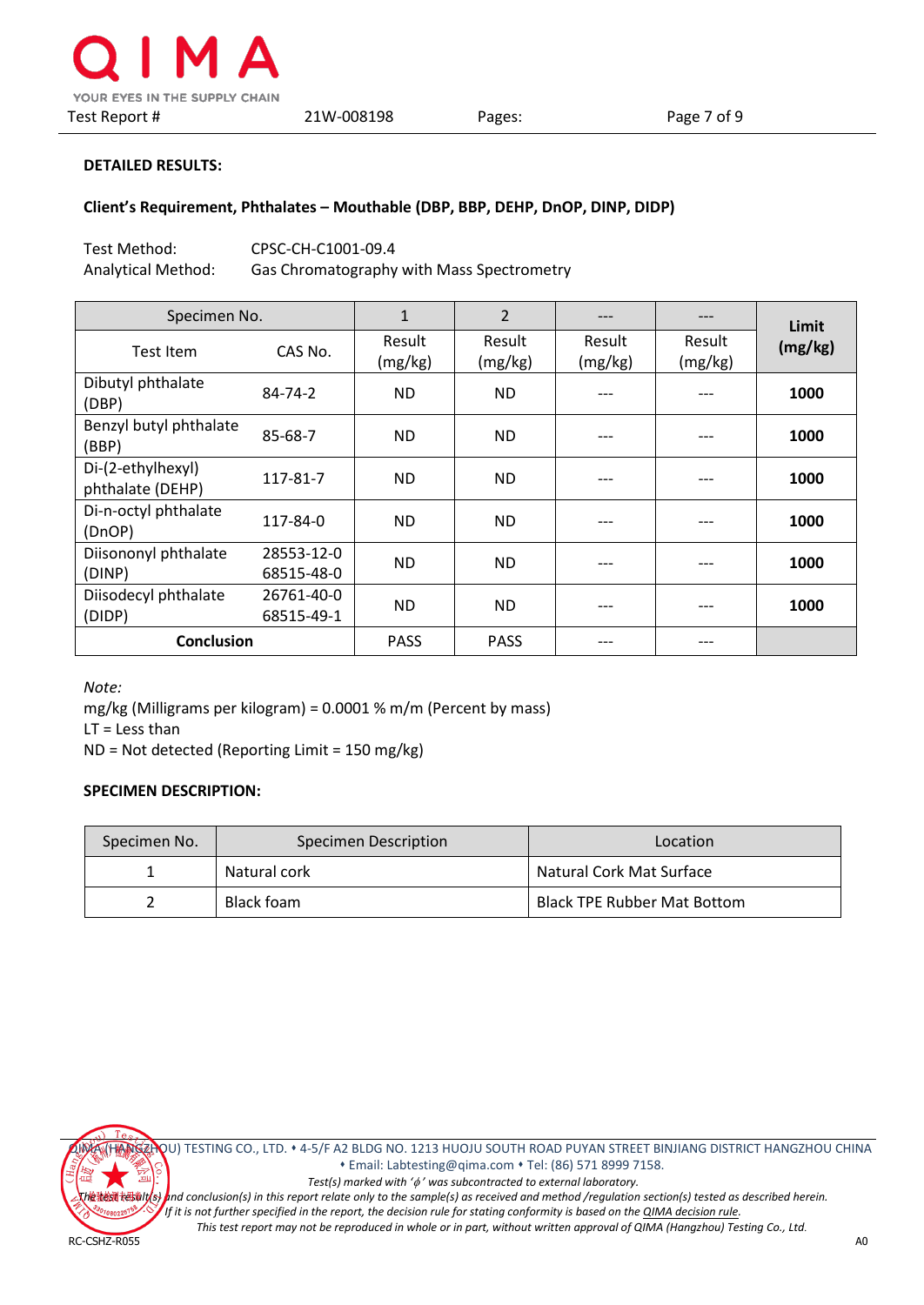

**Canadian Phthalates Regulations SOR/2016-188, Phthalates (DBP, BBP, DEHP, DnOP, DINP, DIDP) in Mouthable Vinyl Materials**

Test Method: CPSC-CH-C1001-09.4 Analytical Method: Gas Chromatography with Mass Spectrometry

# **Vinyl material foreseeable be placed in the mouth**

| Specimen No.                          |                          | $\mathbf{1}$      | $\overline{2}$    | $---$             | ---               | Limit   |
|---------------------------------------|--------------------------|-------------------|-------------------|-------------------|-------------------|---------|
| Test Item                             | CAS No.                  | Result<br>(mg/kg) | Result<br>(mg/kg) | Result<br>(mg/kg) | Result<br>(mg/kg) | (mg/kg) |
| Dibutyl phthalate<br>(DBP)            | 84-74-2                  | <b>ND</b>         | <b>ND</b>         | ---               |                   | 1000    |
| Benzyl butyl phthalate<br>(BBP)       | 85-68-7                  | <b>ND</b>         | <b>ND</b>         | ---               |                   | 1000    |
| Di-(2-ethylhexyl)<br>phthalate (DEHP) | 117-81-7                 | <b>ND</b>         | <b>ND</b>         | ---               |                   | 1000    |
| Di-n-octyl phthalate<br>(DnOP)        | 117-84-0                 | <b>ND</b>         | <b>ND</b>         |                   |                   | 1000    |
| Diisononyl phthalate<br>(DINP)        | 28553-12-0<br>68515-48-0 | ND.               | <b>ND</b>         | ---               |                   | 1000    |
| Diisodecyl phthalate<br>(DIDP)        | 26761-40-0<br>68515-49-1 | ND.               | <b>ND</b>         | ---               |                   | 1000    |
| <b>Conclusion</b>                     |                          | <b>PASS</b>       | <b>PASS</b>       | ---               | ---               |         |

*Note:* mg/kg = Milligrams per kilogram  $LT =$  Less than ND = Not detected (Reporting Limit = 150 mg/kg)

#### **SPECIMEN DESCRIPTION:**

| Specimen No. | Specimen Description | Location                    |  |
|--------------|----------------------|-----------------------------|--|
|              | Natural cork         | Natural Cork Mat Surface    |  |
|              | Black foam           | Black TPE Rubber Mat Bottom |  |



QIMA (HANGZHOU) TESTING CO., LTD. 4-5/F A2 BLDG NO. 1213 HUOJU SOUTH ROAD PUYAN STREET BINJIANG DISTRICT HANGZHOU CHINA Email[: Labtesting@qima.com](mailto:Labtesting@qima.com) Tel: (86) 571 8999 7158.